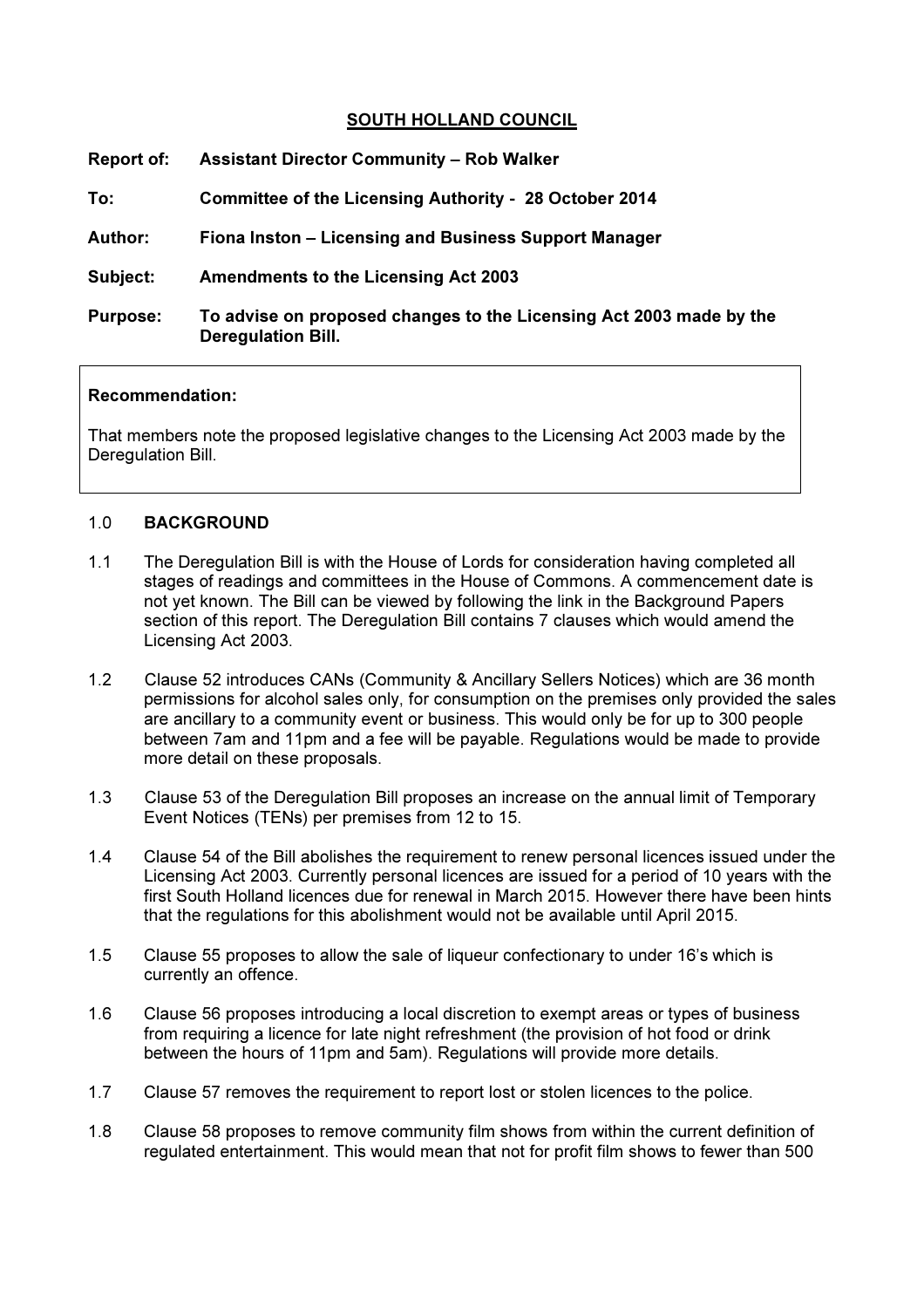people between the hours of 8am and 11pm would not require a licence. Regulations will again provide more details on this.

## 2.0 OPTIONS

2.1 That members note the proposed amendments to the Licensing Act 2003 by the Deregulation Bill.

### 3.0 REASONS FOR RECOMMENDATION(S)

3.1 Legislative changes will apply within the South Holland Council district.

### 4.0 EXPECTED BENEFITS

- 4.1 N/A
- 5.0 IMPLICATIONS
- 5.1 Carbon Footprint / Environmental Issues
- 5.1.1 It is the opinion of the Report Author that there are no implications.

# 5.2 Constitution & Legal

- 5.2.1 It is the opinion of the Report Author that there are no implications.
- 5.3 Contracts
- 5.3.1 It is the opinion of the Report Author that there are no implications.

### 5.4 Corporate Priorities

5.4.1 It is the opinion of the Report Author that there are no implications.

#### 5.5 Crime and Disorder

5.5.1 It is the opinion of the Report Author that there are no implications.

## 5.6 Equality and Diversity / Human Rights

5.6.1 It is the opinion of the Report Author that there are no implications.

## 5.7 Financial

5.7.1 It is the opinion of the Report Author that there are no implications.

#### 5.8 Risk Management

5.8.1 It is the opinion of the Report Author that there are no implications.

## 5.9 Staffing

5.9.1 It is the opinion of the Report Author that there are no implications.